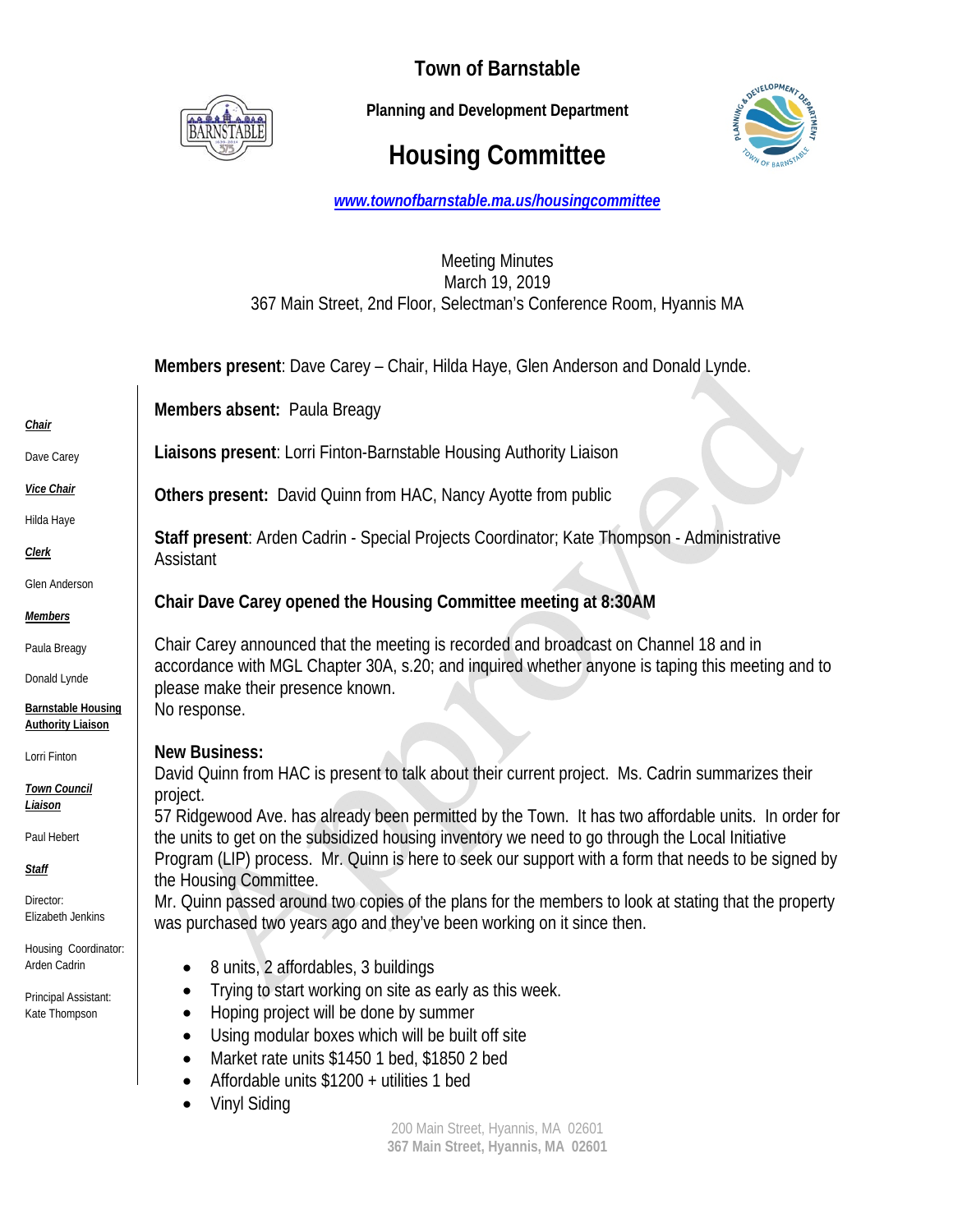Chair Carey stated that we like to encourage this type of project as we are advocates for moderately priced housing then asked Mr. Quinn what were the most difficult hurdles he encountered. Mr. Quinn responded that the Town of Barnstable has a permitting pathway that makes it easier than other towns however HAC is advocating for building multi-family housing by right which the Town is looking into. The biggest hurdle for them is the construction costs.

The Committee discussed the fact that Market rate rents are still unclear. Developers can't be confident about what they'll be getting for rents which makes it risky and that there is a disconnect when it comes to income and rents. There is also a large fee (\$100,000.) for water hook-up.

#### **A motion was made by Donald Lynde to support HAC on this project and seconded by Glen Anderson All in favor-Approved**

## **Housing Coordinator Update: Arden Cadrin**

720 Main St. has an approved regulatory agreement by the Planning Board. They have postponed the project until May. The next step will be the Town Council.

185 Ridgewood; Applications are available at Town Hall and the libraries. A lottery will be associated for the one affordable unit.

Community Block Grant Program will have a public meeting on March 27. (Ms. Cadrin passed out postcards. Exhibit C)

### **Education:**

Ms. Cadrin showed a power point presentation at the request of Hilda Haye:

# **Accessory Affordable Housing Program**

### **1. Program Goals**

- Town: Increases affordable housing stock
- Economy: Provides workforce housing
- Owner: Provides additional income
- Tenant: Provides affordable housing

# **2. Program Accomplishments**

- 145 units or 9.6% of the Towns Subsidized Housing Inventory are AAAP units
- Program maintains a low vacancy rate
- Actual rents charged are in many cases below ordinance cap

# **3. AAAP Requirements**

- Main House must be primary residence
- Homeowner must live in main house, rent apartment
- Apartment cannot exceed 50% of square footage of main house
- New unit: attached to main house or in existing detached structure

### **4. AAAP Process**

- Site visit by Building Commissioner
- Site Approval Application
- Town Manager issues Site Approval Letter